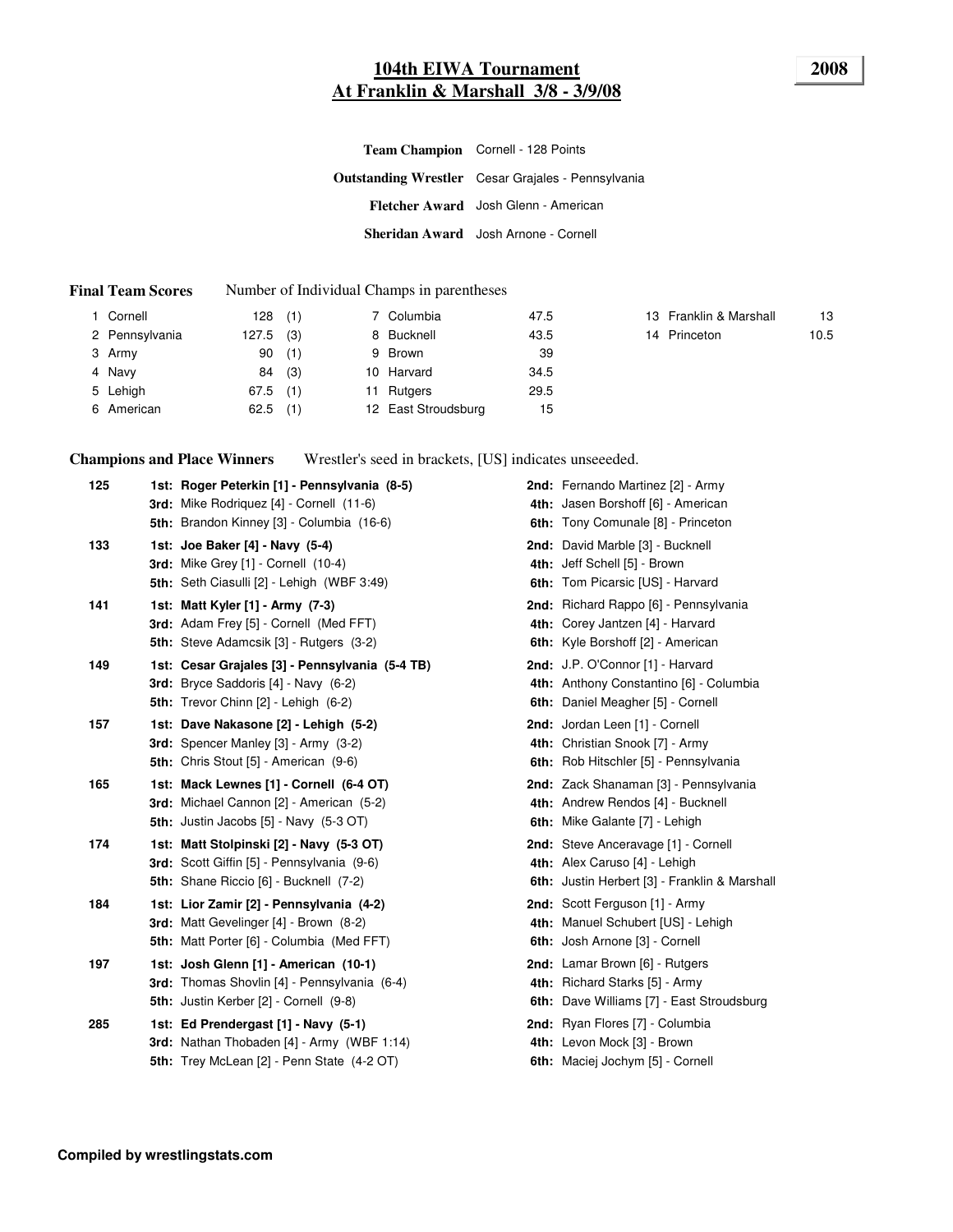## **3/8/2008 and 3/9/2008 at Franklin & Marshall 2008 EIWA Championship Page 1 of 10**

|  |  |  | 125 Weight Class |
|--|--|--|------------------|
|--|--|--|------------------|

| Roger Peterkin 18-0<br>Roger Peterkin 15-0<br>Tony Comunale<br>Tony Comunale, Princeton [8]<br>Roger Peterkin Fall 5:54<br>Greg Hart<br>Mike Rodriquez 3-1<br>Mike Rodriquez Fall 2:57<br>Roger Peterkin 8-5<br>Brandon Kinney 6-1<br>Jasen Borshoff 4-3<br>Jasen Borshoff 6-1<br>Jasen Borshoff, American [6]<br>Fernando Martinez 8-1<br>Jacob Bucha, Franklin & Marshall [7]<br>Jacob Bucha<br>Fernando Martinez 10-5<br>Matt Benedetti, East Stroudsburg<br>Fernando Martinez Fall 4:30<br>Fernando Martinez, Army [2]<br><b>Consolation Bracket</b><br>Mitch Berger<br>Jacob Bucha 8-0<br>Jacob Bucha<br>Brandon Kinney 4-2<br>Mike Rodriquez Fall 4:59<br>Nathan Myers<br>Mike Rodriquez<br>Brandon Kinney 6-3<br>Third Place: Mike Rodriquez 11-6<br><b>Brandon Kinney</b><br>Fifth Place: Brandon Kinney 16-6<br>Allen Stein 4-1<br>Greg Hart 12-2<br>Tony Comunale Fall 1:52<br>Greg Hart<br>Jasen Borshoff 8-6 | Roger Peterkin, Pennsylvania [1] |  |  |  |  |  |  |
|--------------------------------------------------------------------------------------------------------------------------------------------------------------------------------------------------------------------------------------------------------------------------------------------------------------------------------------------------------------------------------------------------------------------------------------------------------------------------------------------------------------------------------------------------------------------------------------------------------------------------------------------------------------------------------------------------------------------------------------------------------------------------------------------------------------------------------------------------------------------------------------------------------------------------|----------------------------------|--|--|--|--|--|--|
|                                                                                                                                                                                                                                                                                                                                                                                                                                                                                                                                                                                                                                                                                                                                                                                                                                                                                                                          | Mitch Berger, Lehigh             |  |  |  |  |  |  |
|                                                                                                                                                                                                                                                                                                                                                                                                                                                                                                                                                                                                                                                                                                                                                                                                                                                                                                                          | Bye                              |  |  |  |  |  |  |
|                                                                                                                                                                                                                                                                                                                                                                                                                                                                                                                                                                                                                                                                                                                                                                                                                                                                                                                          |                                  |  |  |  |  |  |  |
|                                                                                                                                                                                                                                                                                                                                                                                                                                                                                                                                                                                                                                                                                                                                                                                                                                                                                                                          | Greg Hart, Bucknell [5]          |  |  |  |  |  |  |
|                                                                                                                                                                                                                                                                                                                                                                                                                                                                                                                                                                                                                                                                                                                                                                                                                                                                                                                          | Bye                              |  |  |  |  |  |  |
|                                                                                                                                                                                                                                                                                                                                                                                                                                                                                                                                                                                                                                                                                                                                                                                                                                                                                                                          | Nathan Myers, Brown              |  |  |  |  |  |  |
|                                                                                                                                                                                                                                                                                                                                                                                                                                                                                                                                                                                                                                                                                                                                                                                                                                                                                                                          | Mike Rodriquez, Cornell [4]      |  |  |  |  |  |  |
|                                                                                                                                                                                                                                                                                                                                                                                                                                                                                                                                                                                                                                                                                                                                                                                                                                                                                                                          | Brandon Kinney, Columbia [3]     |  |  |  |  |  |  |
|                                                                                                                                                                                                                                                                                                                                                                                                                                                                                                                                                                                                                                                                                                                                                                                                                                                                                                                          | Allen Stein, Navy                |  |  |  |  |  |  |
|                                                                                                                                                                                                                                                                                                                                                                                                                                                                                                                                                                                                                                                                                                                                                                                                                                                                                                                          | Mike Demarco, Rutgers            |  |  |  |  |  |  |
|                                                                                                                                                                                                                                                                                                                                                                                                                                                                                                                                                                                                                                                                                                                                                                                                                                                                                                                          |                                  |  |  |  |  |  |  |
|                                                                                                                                                                                                                                                                                                                                                                                                                                                                                                                                                                                                                                                                                                                                                                                                                                                                                                                          |                                  |  |  |  |  |  |  |
|                                                                                                                                                                                                                                                                                                                                                                                                                                                                                                                                                                                                                                                                                                                                                                                                                                                                                                                          | Bye                              |  |  |  |  |  |  |
|                                                                                                                                                                                                                                                                                                                                                                                                                                                                                                                                                                                                                                                                                                                                                                                                                                                                                                                          |                                  |  |  |  |  |  |  |
|                                                                                                                                                                                                                                                                                                                                                                                                                                                                                                                                                                                                                                                                                                                                                                                                                                                                                                                          |                                  |  |  |  |  |  |  |
|                                                                                                                                                                                                                                                                                                                                                                                                                                                                                                                                                                                                                                                                                                                                                                                                                                                                                                                          |                                  |  |  |  |  |  |  |
|                                                                                                                                                                                                                                                                                                                                                                                                                                                                                                                                                                                                                                                                                                                                                                                                                                                                                                                          | Mitch Berger                     |  |  |  |  |  |  |
|                                                                                                                                                                                                                                                                                                                                                                                                                                                                                                                                                                                                                                                                                                                                                                                                                                                                                                                          | Bye                              |  |  |  |  |  |  |
|                                                                                                                                                                                                                                                                                                                                                                                                                                                                                                                                                                                                                                                                                                                                                                                                                                                                                                                          |                                  |  |  |  |  |  |  |
|                                                                                                                                                                                                                                                                                                                                                                                                                                                                                                                                                                                                                                                                                                                                                                                                                                                                                                                          |                                  |  |  |  |  |  |  |
|                                                                                                                                                                                                                                                                                                                                                                                                                                                                                                                                                                                                                                                                                                                                                                                                                                                                                                                          | Bye                              |  |  |  |  |  |  |
|                                                                                                                                                                                                                                                                                                                                                                                                                                                                                                                                                                                                                                                                                                                                                                                                                                                                                                                          | Nathan Myers                     |  |  |  |  |  |  |
|                                                                                                                                                                                                                                                                                                                                                                                                                                                                                                                                                                                                                                                                                                                                                                                                                                                                                                                          |                                  |  |  |  |  |  |  |
|                                                                                                                                                                                                                                                                                                                                                                                                                                                                                                                                                                                                                                                                                                                                                                                                                                                                                                                          |                                  |  |  |  |  |  |  |
|                                                                                                                                                                                                                                                                                                                                                                                                                                                                                                                                                                                                                                                                                                                                                                                                                                                                                                                          | Allen Stein                      |  |  |  |  |  |  |
|                                                                                                                                                                                                                                                                                                                                                                                                                                                                                                                                                                                                                                                                                                                                                                                                                                                                                                                          | Mike Demarco                     |  |  |  |  |  |  |
|                                                                                                                                                                                                                                                                                                                                                                                                                                                                                                                                                                                                                                                                                                                                                                                                                                                                                                                          |                                  |  |  |  |  |  |  |
|                                                                                                                                                                                                                                                                                                                                                                                                                                                                                                                                                                                                                                                                                                                                                                                                                                                                                                                          |                                  |  |  |  |  |  |  |
| Jasen Borshoff<br>Matt Benedetti                                                                                                                                                                                                                                                                                                                                                                                                                                                                                                                                                                                                                                                                                                                                                                                                                                                                                         | Bye                              |  |  |  |  |  |  |
| Tony Comunale Fall 2:18                                                                                                                                                                                                                                                                                                                                                                                                                                                                                                                                                                                                                                                                                                                                                                                                                                                                                                  | Matt Benedetti                   |  |  |  |  |  |  |
| <b>Tony Comunale</b>                                                                                                                                                                                                                                                                                                                                                                                                                                                                                                                                                                                                                                                                                                                                                                                                                                                                                                     |                                  |  |  |  |  |  |  |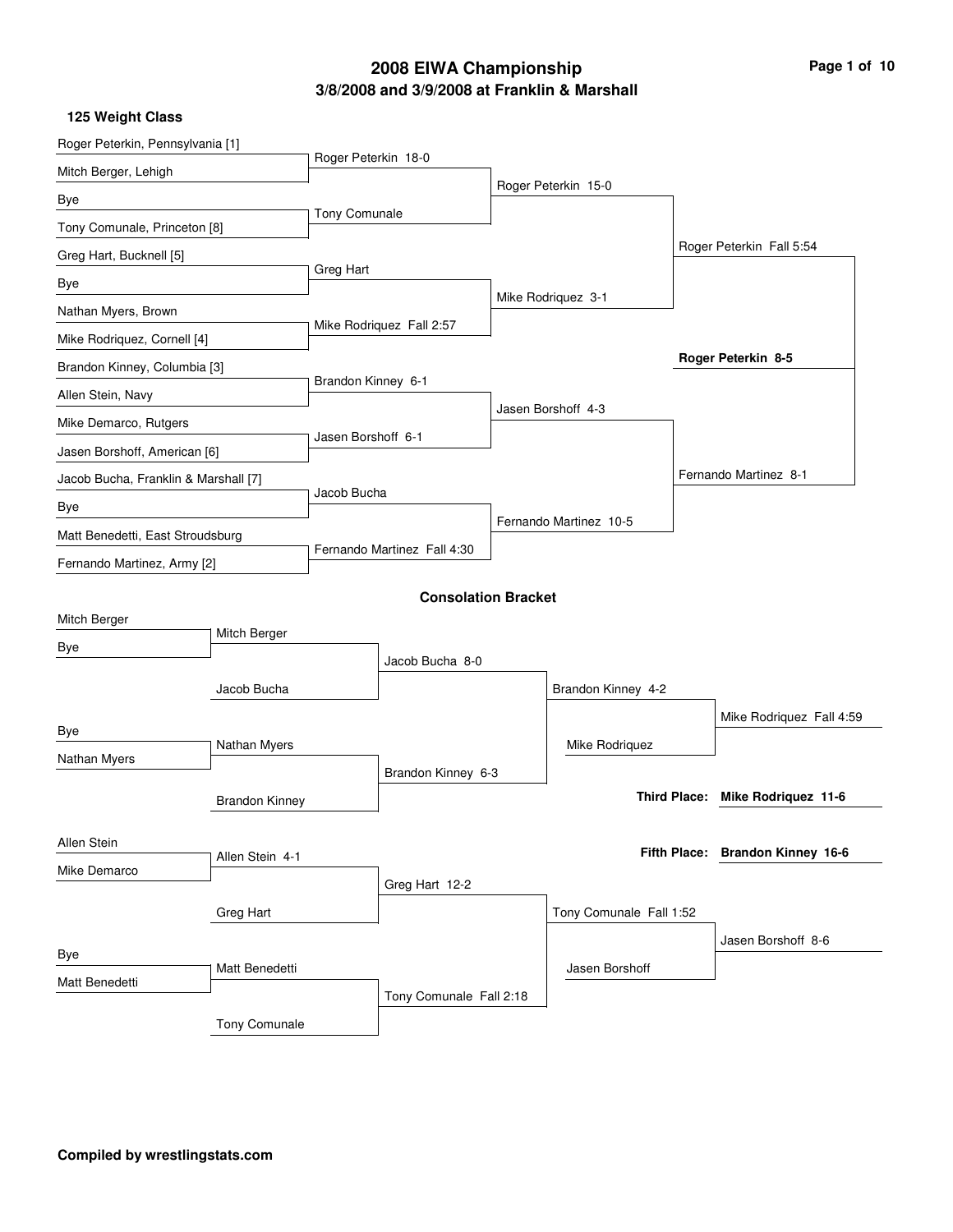### **3/8/2008 and 3/9/2008 at Franklin & Marshall 2008 EIWA Championship Page 2 of 10**

| Bye<br>Mike Grey 11-3<br>Dan Hilt, Rutgers<br>Matt Mariacher Fall 2:59<br>Matt Mariacher, American [8]<br>Joe Baker 5-4<br>Jeff Schell, Brown [5]<br>Jeff Schell 16-0<br>Matt Swallow, East Stroudsburg<br>Joe Baker 6-4<br>Bye<br>Joe Baker<br>Joe Baker, Navy [4]<br>Joe Baker 5-4<br>David Marble, Bucknell [3]<br>David Marble 19-2<br>Stephen Sabreen, Franklin & Marshall<br>David Marble 8-4<br>Bye<br>Bryan Ortenzio<br>Bryan Ortenzio, Pennsylvania [6]<br>David Marble 5-3<br>Whit Dunning, Army [7]<br>Tom Picarsic 8-7<br>Tom Picarsic, Harvard<br>Seth Ciasulli 5-1<br>Nikhil Pereira, Princeton<br>Seth Ciasulli Fall 1:37<br>Seth Ciasulli, Lehigh [2]<br><b>Consolation Bracket</b><br>Bye<br>Dan Hilt<br>Dan Hilt<br>Tom Picarsic 3-1 OT<br><b>Tom Picarsic</b><br>Tom Picarsic 4-2 TB<br>Mike Grey 10-4<br><b>Matt Swallow</b><br><b>Matt Swallow</b><br>Mike Grey<br>Bye<br>Bryan Ortenzio 9-2<br>Third Place: Mike Grey 10-4<br>Bryan Ortenzio<br>Stephen Sabreen<br>Fifth Place: Seth Ciasulli Fall 3:49<br>Stephen Sabreen<br>Bye<br>Jeff Schell Fall 1:00<br>Jeff Schell<br>Jeff Schell 3-2 TB<br>Jeff Schell 2-0 OT<br>Whit Dunning<br>Seth Ciasulli<br>Whit Dunning<br>Nikhil Pereira<br>Matt Mariacher 4-3 | Mike Grey, Cornell [1] |  |           |  |  |  |  |
|--------------------------------------------------------------------------------------------------------------------------------------------------------------------------------------------------------------------------------------------------------------------------------------------------------------------------------------------------------------------------------------------------------------------------------------------------------------------------------------------------------------------------------------------------------------------------------------------------------------------------------------------------------------------------------------------------------------------------------------------------------------------------------------------------------------------------------------------------------------------------------------------------------------------------------------------------------------------------------------------------------------------------------------------------------------------------------------------------------------------------------------------------------------------------------------------------------------------------------------|------------------------|--|-----------|--|--|--|--|
|                                                                                                                                                                                                                                                                                                                                                                                                                                                                                                                                                                                                                                                                                                                                                                                                                                                                                                                                                                                                                                                                                                                                                                                                                                      |                        |  | Mike Grey |  |  |  |  |
|                                                                                                                                                                                                                                                                                                                                                                                                                                                                                                                                                                                                                                                                                                                                                                                                                                                                                                                                                                                                                                                                                                                                                                                                                                      |                        |  |           |  |  |  |  |
|                                                                                                                                                                                                                                                                                                                                                                                                                                                                                                                                                                                                                                                                                                                                                                                                                                                                                                                                                                                                                                                                                                                                                                                                                                      |                        |  |           |  |  |  |  |
|                                                                                                                                                                                                                                                                                                                                                                                                                                                                                                                                                                                                                                                                                                                                                                                                                                                                                                                                                                                                                                                                                                                                                                                                                                      |                        |  |           |  |  |  |  |
|                                                                                                                                                                                                                                                                                                                                                                                                                                                                                                                                                                                                                                                                                                                                                                                                                                                                                                                                                                                                                                                                                                                                                                                                                                      |                        |  |           |  |  |  |  |
|                                                                                                                                                                                                                                                                                                                                                                                                                                                                                                                                                                                                                                                                                                                                                                                                                                                                                                                                                                                                                                                                                                                                                                                                                                      |                        |  |           |  |  |  |  |
|                                                                                                                                                                                                                                                                                                                                                                                                                                                                                                                                                                                                                                                                                                                                                                                                                                                                                                                                                                                                                                                                                                                                                                                                                                      |                        |  |           |  |  |  |  |
|                                                                                                                                                                                                                                                                                                                                                                                                                                                                                                                                                                                                                                                                                                                                                                                                                                                                                                                                                                                                                                                                                                                                                                                                                                      |                        |  |           |  |  |  |  |
|                                                                                                                                                                                                                                                                                                                                                                                                                                                                                                                                                                                                                                                                                                                                                                                                                                                                                                                                                                                                                                                                                                                                                                                                                                      |                        |  |           |  |  |  |  |
|                                                                                                                                                                                                                                                                                                                                                                                                                                                                                                                                                                                                                                                                                                                                                                                                                                                                                                                                                                                                                                                                                                                                                                                                                                      |                        |  |           |  |  |  |  |
|                                                                                                                                                                                                                                                                                                                                                                                                                                                                                                                                                                                                                                                                                                                                                                                                                                                                                                                                                                                                                                                                                                                                                                                                                                      |                        |  |           |  |  |  |  |
|                                                                                                                                                                                                                                                                                                                                                                                                                                                                                                                                                                                                                                                                                                                                                                                                                                                                                                                                                                                                                                                                                                                                                                                                                                      |                        |  |           |  |  |  |  |
|                                                                                                                                                                                                                                                                                                                                                                                                                                                                                                                                                                                                                                                                                                                                                                                                                                                                                                                                                                                                                                                                                                                                                                                                                                      |                        |  |           |  |  |  |  |
|                                                                                                                                                                                                                                                                                                                                                                                                                                                                                                                                                                                                                                                                                                                                                                                                                                                                                                                                                                                                                                                                                                                                                                                                                                      |                        |  |           |  |  |  |  |
|                                                                                                                                                                                                                                                                                                                                                                                                                                                                                                                                                                                                                                                                                                                                                                                                                                                                                                                                                                                                                                                                                                                                                                                                                                      |                        |  |           |  |  |  |  |
|                                                                                                                                                                                                                                                                                                                                                                                                                                                                                                                                                                                                                                                                                                                                                                                                                                                                                                                                                                                                                                                                                                                                                                                                                                      |                        |  |           |  |  |  |  |
|                                                                                                                                                                                                                                                                                                                                                                                                                                                                                                                                                                                                                                                                                                                                                                                                                                                                                                                                                                                                                                                                                                                                                                                                                                      |                        |  |           |  |  |  |  |
|                                                                                                                                                                                                                                                                                                                                                                                                                                                                                                                                                                                                                                                                                                                                                                                                                                                                                                                                                                                                                                                                                                                                                                                                                                      |                        |  |           |  |  |  |  |
|                                                                                                                                                                                                                                                                                                                                                                                                                                                                                                                                                                                                                                                                                                                                                                                                                                                                                                                                                                                                                                                                                                                                                                                                                                      |                        |  |           |  |  |  |  |
|                                                                                                                                                                                                                                                                                                                                                                                                                                                                                                                                                                                                                                                                                                                                                                                                                                                                                                                                                                                                                                                                                                                                                                                                                                      |                        |  |           |  |  |  |  |
|                                                                                                                                                                                                                                                                                                                                                                                                                                                                                                                                                                                                                                                                                                                                                                                                                                                                                                                                                                                                                                                                                                                                                                                                                                      |                        |  |           |  |  |  |  |
|                                                                                                                                                                                                                                                                                                                                                                                                                                                                                                                                                                                                                                                                                                                                                                                                                                                                                                                                                                                                                                                                                                                                                                                                                                      |                        |  |           |  |  |  |  |
|                                                                                                                                                                                                                                                                                                                                                                                                                                                                                                                                                                                                                                                                                                                                                                                                                                                                                                                                                                                                                                                                                                                                                                                                                                      |                        |  |           |  |  |  |  |
|                                                                                                                                                                                                                                                                                                                                                                                                                                                                                                                                                                                                                                                                                                                                                                                                                                                                                                                                                                                                                                                                                                                                                                                                                                      |                        |  |           |  |  |  |  |
|                                                                                                                                                                                                                                                                                                                                                                                                                                                                                                                                                                                                                                                                                                                                                                                                                                                                                                                                                                                                                                                                                                                                                                                                                                      |                        |  |           |  |  |  |  |
|                                                                                                                                                                                                                                                                                                                                                                                                                                                                                                                                                                                                                                                                                                                                                                                                                                                                                                                                                                                                                                                                                                                                                                                                                                      |                        |  |           |  |  |  |  |
|                                                                                                                                                                                                                                                                                                                                                                                                                                                                                                                                                                                                                                                                                                                                                                                                                                                                                                                                                                                                                                                                                                                                                                                                                                      |                        |  |           |  |  |  |  |
|                                                                                                                                                                                                                                                                                                                                                                                                                                                                                                                                                                                                                                                                                                                                                                                                                                                                                                                                                                                                                                                                                                                                                                                                                                      |                        |  |           |  |  |  |  |
|                                                                                                                                                                                                                                                                                                                                                                                                                                                                                                                                                                                                                                                                                                                                                                                                                                                                                                                                                                                                                                                                                                                                                                                                                                      |                        |  |           |  |  |  |  |
|                                                                                                                                                                                                                                                                                                                                                                                                                                                                                                                                                                                                                                                                                                                                                                                                                                                                                                                                                                                                                                                                                                                                                                                                                                      |                        |  |           |  |  |  |  |
| Matt Mariacher                                                                                                                                                                                                                                                                                                                                                                                                                                                                                                                                                                                                                                                                                                                                                                                                                                                                                                                                                                                                                                                                                                                                                                                                                       |                        |  |           |  |  |  |  |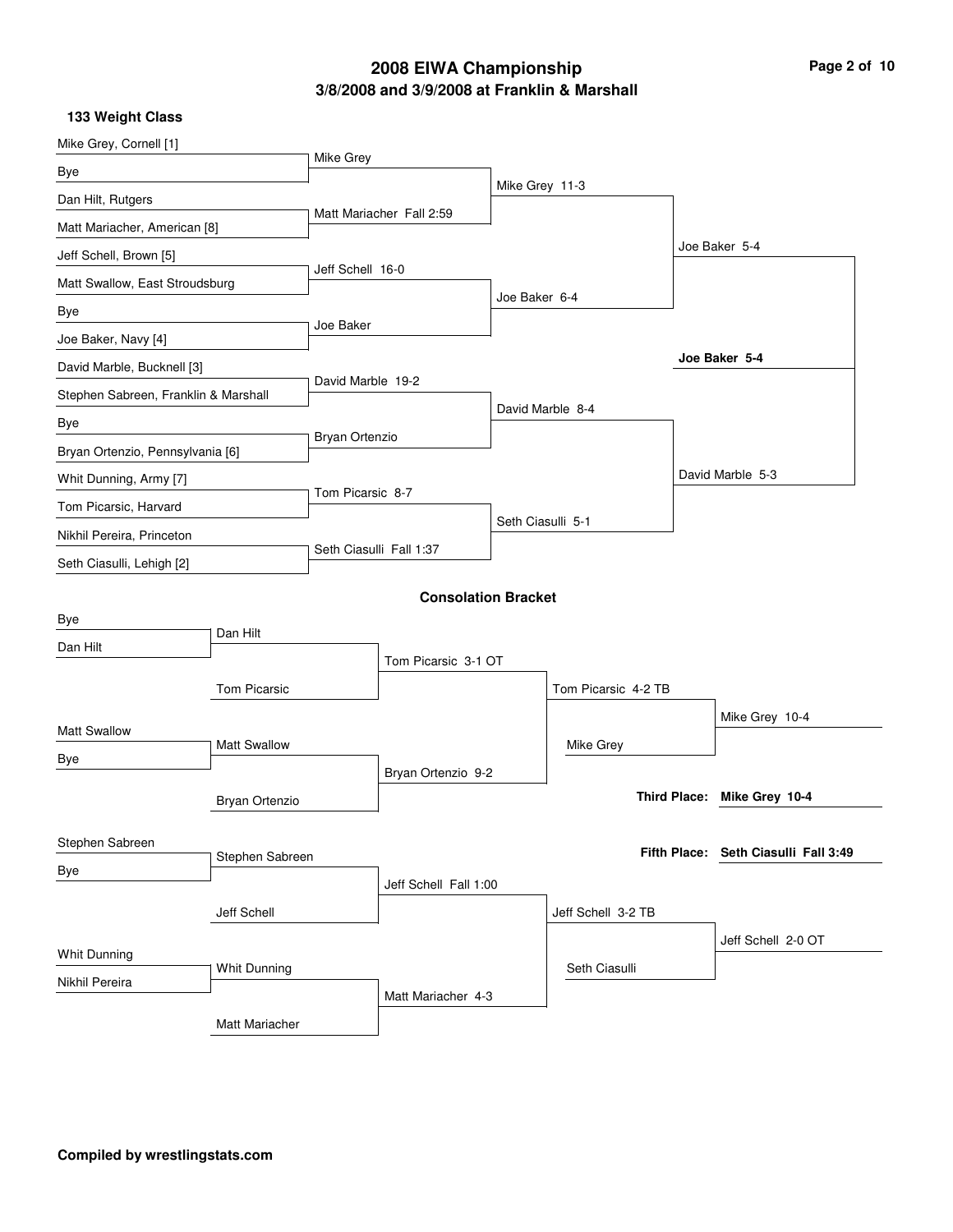### **3/8/2008 and 3/9/2008 at Franklin & Marshall 2008 EIWA Championship Page 3 of 10**

| Matt Kyler, Army [1]            |                 |                         |                            |                      |  |                                 |
|---------------------------------|-----------------|-------------------------|----------------------------|----------------------|--|---------------------------------|
| Bye                             |                 | Matt Kyler              |                            |                      |  |                                 |
| Steve Sutton, Columbia          |                 |                         |                            | Matt Kyler Fall 4:51 |  |                                 |
| Sean Carr, East Stroudsburg [8] |                 |                         | Steve Sutton Fall 6:38     |                      |  |                                 |
| Adam Frey, Cornell [5]          |                 |                         |                            |                      |  | Matt Kyler 7-4                  |
| Bye                             |                 | Adam Frey               |                            |                      |  |                                 |
| Aaron Aida, Franklin & Marshall |                 | Corey Jantzen Fall 0:24 |                            | Corey Jantzen 11-7   |  |                                 |
| Corey Jantzen, Harvard [4]      |                 |                         |                            |                      |  |                                 |
| Steve Adamcsik, Rutgers [3]     |                 | Steve Adamcsik 7-4      |                            |                      |  | Matt Kyler 7-3                  |
| Jeff Santo, Lehigh              |                 |                         |                            | Richard Rappo 12-7   |  |                                 |
| Bye                             |                 | Richard Rappo           |                            |                      |  |                                 |
| Richard Rappo, Pennsylvania [6] |                 |                         |                            |                      |  |                                 |
| Luke Chohany, Bucknell [7]      |                 | Luke Chohany 6-2        |                            |                      |  | Richard Rappo 6-4               |
| Mark Savino, Brown              |                 |                         | Kyle Borshoff 8-5          |                      |  |                                 |
| Joey Breen, Navy                |                 | Kyle Borshoff 5-3       |                            |                      |  |                                 |
| Kyle Borshoff, American [2]     |                 |                         |                            |                      |  |                                 |
|                                 |                 |                         | <b>Consolation Bracket</b> |                      |  |                                 |
| Bye                             | Sean Carr       |                         |                            |                      |  |                                 |
| Sean Carr                       |                 |                         | Sean Carr 13-5             |                      |  |                                 |
|                                 | Luke Chohany    |                         |                            | Steve Adamcsik 11-6  |  |                                 |
|                                 |                 |                         |                            |                      |  | Corey Jantzen 2-0               |
| Bye                             | Aaron Aida      |                         |                            | Corey Jantzen        |  |                                 |
| Aaron Aida                      |                 |                         | Steve Adamcsik 16-0        |                      |  |                                 |
|                                 | Steve Adamcsik  |                         |                            |                      |  | Third Place: Adam Frey Med FFT  |
|                                 |                 |                         |                            |                      |  |                                 |
| Jeff Santo                      | Jeff Santo      |                         |                            |                      |  | Fifth Place: Steve Adamcsik 3-2 |
| Bye                             |                 |                         | Adam Frey 22-14            |                      |  |                                 |
| Adam Frey                       |                 |                         | Adam Frey Fall 3:47        |                      |  |                                 |
|                                 |                 |                         |                            |                      |  | Adam Frey 5-3                   |
| Mark Savino                     | Mark Savino 7-4 |                         |                            | Kyle Borshoff        |  |                                 |
| Joey Breen                      |                 |                         | Mark Savino 7-4            |                      |  |                                 |
|                                 | Steve Sutton    |                         |                            |                      |  |                                 |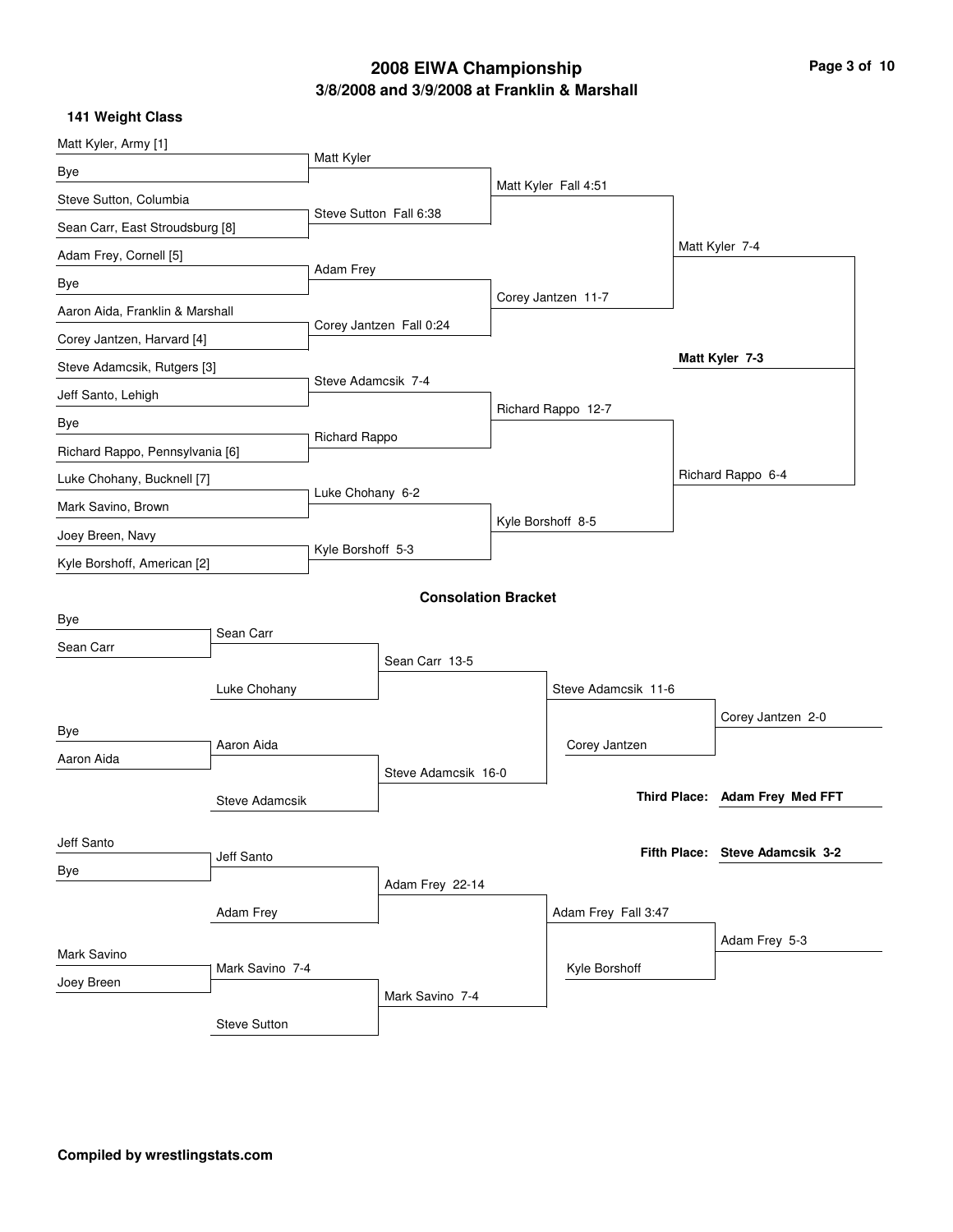# **3/8/2008 and 3/9/2008 at Franklin & Marshall 2008 EIWA Championship Page 4 of 10**

| J.P. O'Connor, Harvard [1]              |                     |                                         |                            |  |                         |                       |                                 |
|-----------------------------------------|---------------------|-----------------------------------------|----------------------------|--|-------------------------|-----------------------|---------------------------------|
| Bye                                     |                     | J.P. O'Connor                           |                            |  |                         |                       |                                 |
| Chris Clarke, American                  |                     |                                         |                            |  | J.P. O'Connor 17-1      |                       |                                 |
| Casey Thome, Army [8]                   |                     | Casey Thome 9-1                         |                            |  |                         |                       |                                 |
| Daniel Meagher, Cornell [5]             |                     |                                         |                            |  |                         |                       | J.P. O'Connor 11-2              |
| Bye                                     |                     | Daniel Meagher                          |                            |  |                         |                       |                                 |
| Albert Gianforti, Franklin & Marshall   |                     | Bryce Saddoris 6-2                      |                            |  | Daniel Meagher 6-2      |                       |                                 |
| Bryce Saddoris, Navy [4]                |                     |                                         |                            |  |                         |                       |                                 |
| Cesar Grajales, Pennsylvania [3]        |                     |                                         |                            |  |                         |                       | Cesar Grajales 5-4 TB           |
| Jesse Dunn, East Stroudsburg            |                     |                                         | Cesar Grajales Fall 5:42   |  |                         |                       |                                 |
| Bye                                     |                     |                                         |                            |  | Cesar Grajales 6-3      |                       |                                 |
| Anthony Constantino, Columbia [6]       |                     | Anthony Constantino                     |                            |  |                         |                       |                                 |
| Kevin LeValley, Bucknell [7]            |                     |                                         |                            |  |                         | Cesar Grajales 3-2 TB |                                 |
| Mark Bloom, Brown                       |                     | Kevin LeValley 11-1<br>Trevor Chinn 7-4 |                            |  |                         |                       |                                 |
| Jack Barrett, Rutgers                   |                     |                                         |                            |  |                         |                       |                                 |
| Trevor Chinn, Lehigh [2]                |                     |                                         | Trevor Chinn Fall 5:00     |  |                         |                       |                                 |
|                                         |                     |                                         | <b>Consolation Bracket</b> |  |                         |                       |                                 |
| Bye                                     |                     |                                         |                            |  |                         |                       |                                 |
| Chris Clarke                            | Chris Clarke        |                                         |                            |  |                         |                       |                                 |
|                                         |                     | Kevin LeValley 11-2                     |                            |  | Anthony Constantino 3-2 |                       |                                 |
|                                         | Kevin LeValley      |                                         |                            |  |                         |                       |                                 |
| Bye                                     |                     |                                         |                            |  |                         |                       | Anthony Constantino 4-1         |
| Albert Gianforti                        | Albert Gianforti    |                                         |                            |  | Daniel Meagher          |                       |                                 |
|                                         |                     |                                         | Anthony Constantino 8-2    |  |                         |                       | Third Place: Bryce Saddoris 6-2 |
|                                         | Anthony Constantino |                                         |                            |  |                         |                       |                                 |
| Jesse Dunn                              | Jesse Dunn          |                                         |                            |  |                         |                       | Fifth Place: Trevor Chinn 6-2   |
| Bye                                     |                     |                                         | Bryce Saddoris 18-4        |  |                         |                       |                                 |
| <b>Bryce Saddoris</b>                   |                     |                                         |                            |  | Bryce Saddoris 5-2      |                       |                                 |
|                                         |                     |                                         |                            |  |                         | Bryce Saddoris 3-2    |                                 |
| Mark Bloom                              |                     |                                         |                            |  |                         |                       |                                 |
| Jack Barrett 6-3<br><b>Jack Barrett</b> |                     |                                         |                            |  | <b>Trevor Chinn</b>     |                       |                                 |
|                                         |                     |                                         | Casey Thome 7-6            |  |                         |                       |                                 |
|                                         | Casey Thome         |                                         |                            |  |                         |                       |                                 |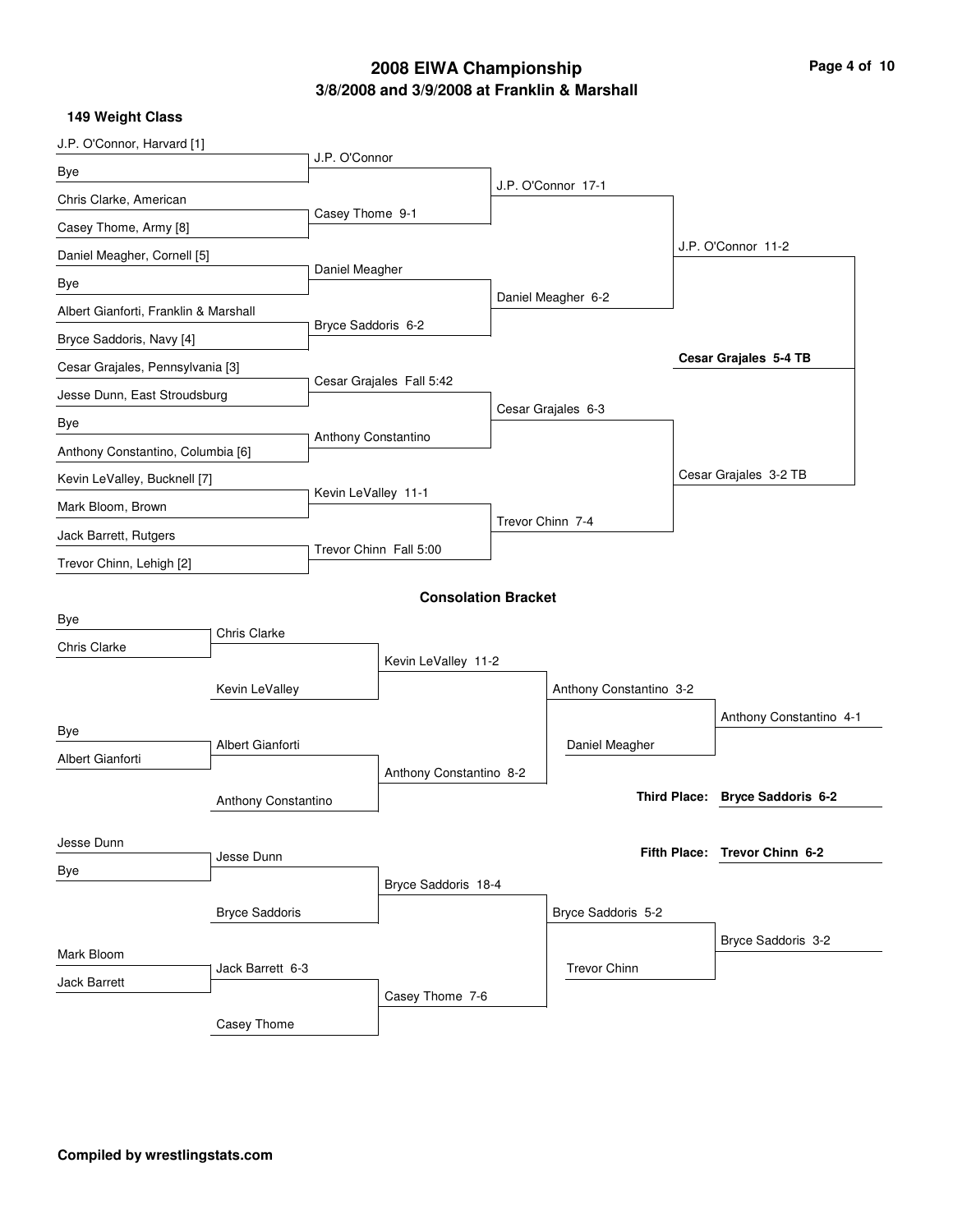### **3/8/2008 and 3/9/2008 at Franklin & Marshall 2008 EIWA Championship Page 5 of 10**

| 157 Weight Class                        |                        |                      |                            |                 |                       |                                 |
|-----------------------------------------|------------------------|----------------------|----------------------------|-----------------|-----------------------|---------------------------------|
| Jordan Leen, Cornell [1]                |                        |                      |                            |                 |                       |                                 |
| Robert Latessa, Harvard                 |                        | Jordan Leen 8-0      |                            |                 |                       |                                 |
| Martin Everin, Princeton                |                        |                      |                            |                 | Jordan Leen 9-2       |                                 |
| Chris Norrell, Rutgers [8]              |                        | Martin Everin 9-2    |                            |                 |                       |                                 |
| Chris Stout, American [5]               |                        |                      |                            |                 |                       | Jordan Leen Fall 4:54           |
| Thomas Fazio, Brown                     |                        | Chris Stout 13-5     |                            |                 |                       |                                 |
| Bye                                     |                        |                      |                            | Chris Stout 5-3 |                       |                                 |
| Rob Hitschler, Pennsylvania [5]         |                        | Rob Hitschler        |                            |                 |                       |                                 |
| Spencer Manley, Navy [3]                |                        |                      |                            |                 |                       | Dave Nakasone 5-2               |
| Anthony Bongarzone, Franklin & Marshall |                        |                      | Spencer Manley 10-3        |                 |                       |                                 |
| Bye                                     |                        |                      |                            |                 | Spencer Manley 10-5   |                                 |
| Matt Dunn, Columbia [6]                 |                        | Matt Dunn            |                            |                 |                       |                                 |
| Christian Snook, Army [7]               |                        |                      |                            |                 |                       | Dave Nakasone 3-1 OT            |
| Kyle Heselpoth, East Stroudsburg        |                        | Christian Snook 12-4 |                            |                 |                       |                                 |
| Brantley Hooks, Bucknell                |                        |                      |                            |                 | Dave Nakasone 3-1 OT  |                                 |
| Dave Nakasone, Lehigh [2]               |                        |                      | Dave Nakasone 18-6         |                 |                       |                                 |
|                                         |                        |                      | <b>Consolation Bracket</b> |                 |                       |                                 |
| Robert Latessa                          |                        |                      |                            |                 |                       |                                 |
| <b>Chris Norrell</b>                    | Chris Norrell 12-4     |                      |                            |                 |                       |                                 |
|                                         |                        |                      | Christian Snook 11-8 OT    |                 |                       |                                 |
|                                         | <b>Christian Snook</b> |                      |                            |                 | Christian Snook 6-3   |                                 |
| <b>Thomas Fazio</b>                     |                        |                      |                            |                 |                       | Christian Snook 8-5             |
| Bye                                     | Thomas Fazio           |                      |                            |                 | <b>Chris Stout</b>    |                                 |
|                                         |                        |                      | Matt Dunn 6-0              |                 |                       |                                 |
|                                         | Matt Dunn              |                      |                            |                 |                       | Third Place: Spencer Manley 3-2 |
|                                         |                        |                      |                            |                 |                       |                                 |
| Anthony Bongarzone                      | Anthony Bongarzone     |                      |                            |                 |                       | Fifth Place: Chris Stout 9-6    |
| Bye                                     |                        |                      | Rob Hitschler 6-3          |                 |                       |                                 |
|                                         | Rob Hitschler          |                      |                            |                 | Rob Hitschler 5-4     |                                 |
|                                         |                        |                      |                            |                 |                       | Spencer Manley 5-3              |
| Kyle Heselpoth                          | Brantley Hooks 7-4     |                      |                            |                 | <b>Spencer Manley</b> |                                 |
| <b>Brantley Hooks</b>                   |                        |                      | Brantley Hooks 7-5         |                 |                       |                                 |
|                                         | Martin Everin          |                      |                            |                 |                       |                                 |
|                                         |                        |                      |                            |                 |                       |                                 |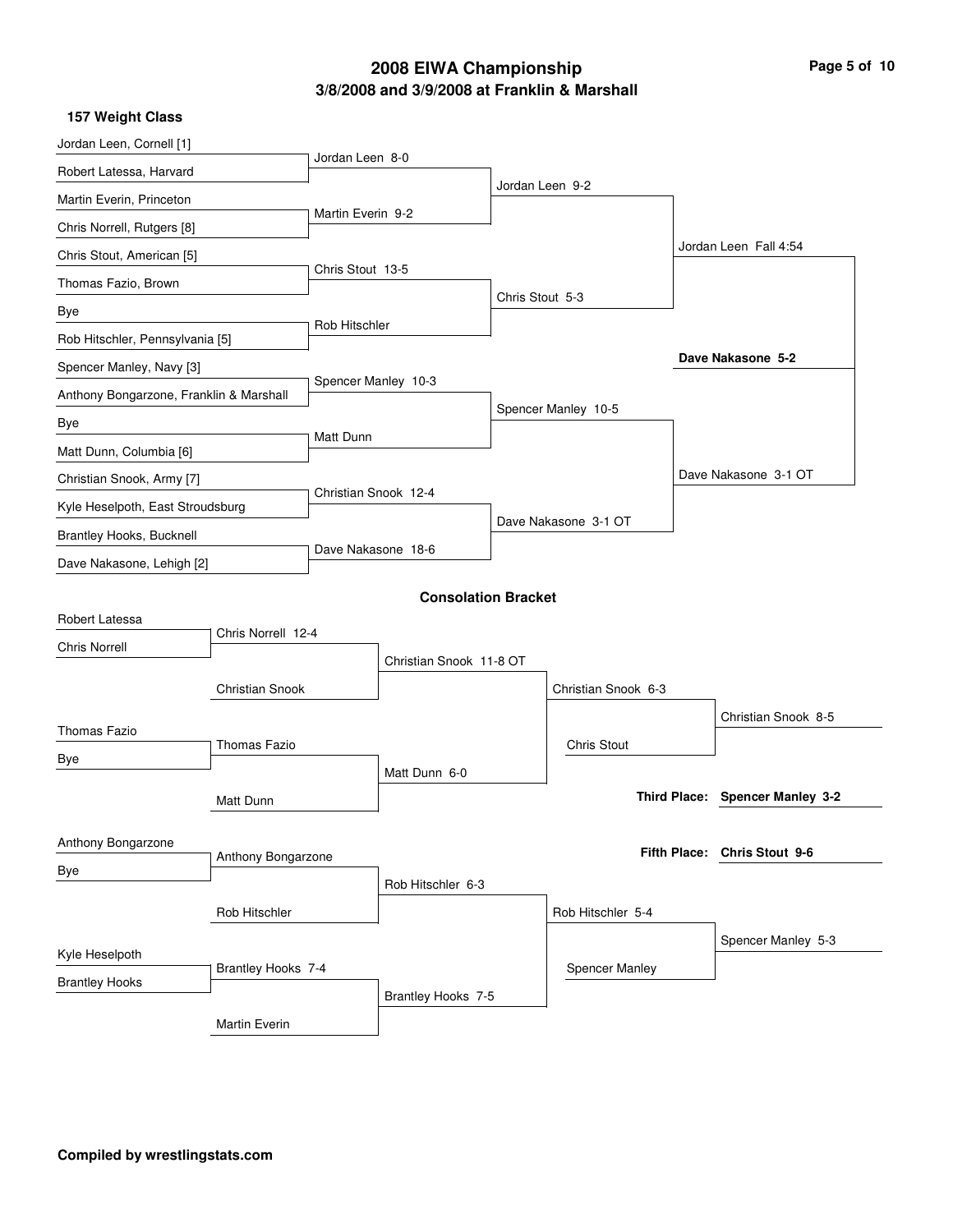## **3/8/2008 and 3/9/2008 at Franklin & Marshall 2008 EIWA Championship Page 6 of 10**

|  | 165 Weight Class |  |
|--|------------------|--|
|--|------------------|--|

| Mack Lewnes, Cornell [1]                 |                      |                          |                            |  |                         |  |                                   |
|------------------------------------------|----------------------|--------------------------|----------------------------|--|-------------------------|--|-----------------------------------|
| Joe Kushnerick, Columbia                 |                      |                          | Mack Lewnes Fall 2:37      |  |                         |  |                                   |
| Bye                                      |                      |                          |                            |  | Mack Lewnes Fall 6:52   |  |                                   |
| Matthew Button, Harvard [8]              |                      | <b>Matthew Button</b>    |                            |  |                         |  |                                   |
| Justin Jacobs, Navy [5]                  |                      |                          |                            |  |                         |  | Mack Lewnes 7-2                   |
| Alejandro Enriquez, Princeton            |                      | Justin Jacobs 10-0       |                            |  |                         |  |                                   |
| Chris Musser, Brown                      |                      |                          |                            |  | Justin Jacobs Fall 3:48 |  |                                   |
| Andrew Rendos, Bucknell [4]              |                      | Andrew Rendos 8-2        |                            |  |                         |  |                                   |
| Zack Shanaman, Pennsylvania [3]          |                      |                          |                            |  |                         |  | Mack Lewnes 6-4 OT                |
| Tom Pagano, East Stroudsburg             |                      |                          | Zack Shanaman Fall 1:49    |  |                         |  |                                   |
| Andrew Smith, Franklin & Marshall        |                      |                          |                            |  | Zack Shanaman 2-0       |  |                                   |
| Matt Pletcher, Rutgers [6]               |                      | Matt Pletcher 7-1        |                            |  |                         |  |                                   |
| Mike Galante, Lehigh [7]                 |                      |                          |                            |  |                         |  | Zack Shanaman 5-1                 |
| Bye                                      |                      |                          | Mike Galante               |  |                         |  |                                   |
| Chris Grill, Army                        |                      | Michael Cannon Fall 2:30 |                            |  | Michael Cannon 4-3      |  |                                   |
| Michael Cannon, American [2]             |                      |                          |                            |  |                         |  |                                   |
|                                          |                      |                          | <b>Consolation Bracket</b> |  |                         |  |                                   |
| Joe Kushnerick                           |                      |                          |                            |  |                         |  |                                   |
| Bye                                      | Joe Kushnerick       |                          |                            |  |                         |  |                                   |
|                                          |                      |                          | Mike Galante Fall 0:44     |  |                         |  |                                   |
|                                          | Mike Galante         |                          |                            |  | Mike Galante 8-1        |  |                                   |
| Alejandro Enriquez                       |                      |                          |                            |  |                         |  | Andrew Rendos 6-5 TB              |
| <b>Chris Musser</b>                      | Chris Musser 15-4    |                          |                            |  | <b>Andrew Rendos</b>    |  |                                   |
|                                          |                      |                          | Chris Musser 7-1           |  |                         |  |                                   |
|                                          | <b>Matt Pletcher</b> |                          |                            |  |                         |  | Third Place: Michael Cannon 5-2   |
| Tom Pagano                               |                      |                          |                            |  |                         |  |                                   |
| Andrew Smith 10-5<br><b>Andrew Smith</b> |                      |                          |                            |  |                         |  | Fifth Place: Justin Jacobs 5-3 OT |
|                                          |                      |                          | Justin Jacobs 8-0          |  |                         |  |                                   |
|                                          | Justin Jacobs        |                          |                            |  | Justin Jacobs 5-2       |  |                                   |
| Bye                                      |                      |                          |                            |  |                         |  | Michael Cannon Fall 0:55          |
| Chris Grill<br>Chris Grill               |                      |                          |                            |  | Michael Cannon          |  |                                   |
|                                          |                      |                          | Chris Grill DFT            |  |                         |  |                                   |
|                                          | Matthew Button       |                          |                            |  |                         |  |                                   |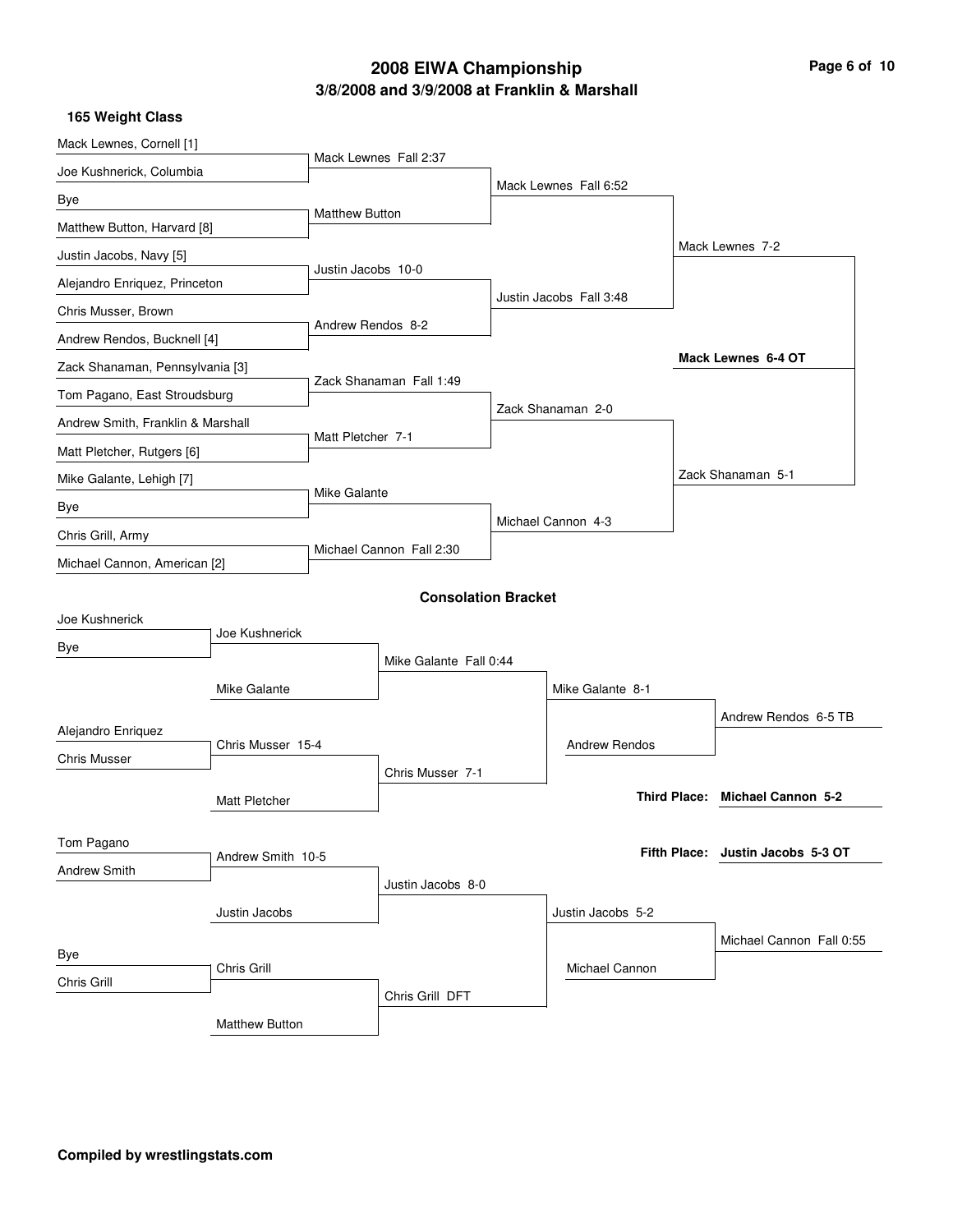## **3/8/2008 and 3/9/2008 at Franklin & Marshall 2008 EIWA Championship Page 7 of 10**

| Steve Anceravage, Cornell [1]                  |                  |                      |                            |                 |                        |                               |
|------------------------------------------------|------------------|----------------------|----------------------------|-----------------|------------------------|-------------------------------|
| Jon Powell, American                           |                  |                      | Steve Anceravage Fall 2:33 |                 |                        |                               |
| Mike Sadler, Harvard                           |                  |                      |                            |                 | Steve Anceravage 16-3  |                               |
| Ryan Mergen, Army [8]                          |                  | Ryan Mergen 5-0      |                            |                 |                        |                               |
| Scott Giffin, Pennsylvania [5]                 |                  |                      |                            |                 |                        | Steve Anceravage 4-1          |
| Bye                                            |                  | <b>Scott Giffin</b>  |                            |                 |                        |                               |
| Kasey McCurdy, Brown                           |                  | Alex Caruso 18-3     |                            |                 | Scott Giffin Fall 6:51 |                               |
| Alex Caruso, Lehigh [4]                        |                  |                      |                            |                 |                        |                               |
| Justin Herbert, Franklin & Marshall [3]        |                  |                      |                            |                 |                        | Matt Stolpinski 5-3 OT        |
| Mike Whalen, Rutgers                           |                  |                      | Justin Herbert Fall 2:44   |                 |                        |                               |
| Travis Erdman, Princeton                       |                  |                      |                            |                 | Shane Riccio 8-4       |                               |
| Shane Riccio, Bucknell [6]                     | Shane Riccio 6-3 |                      |                            |                 |                        |                               |
| Shane Mallory, East Stroudsburg [7]            |                  |                      |                            |                 |                        | Matt Stolpinski 2-0           |
| Bye                                            | Shane Mallory    |                      |                            |                 |                        |                               |
| Travis Creagen, Columbia                       |                  |                      |                            |                 | Matt Stolpinski 13-1   |                               |
| Matt Stolpinski, Navy [2]                      |                  | Matt Stolpinski 17-0 |                            |                 |                        |                               |
|                                                |                  |                      | <b>Consolation Bracket</b> |                 |                        |                               |
| Jon Powell                                     |                  |                      |                            |                 |                        |                               |
| Mike Sadler                                    | Mike Sadler 4-2  |                      |                            |                 |                        |                               |
|                                                |                  |                      | Shane Mallory 16-5         |                 |                        |                               |
|                                                | Shane Mallory    |                      |                            |                 | Justin Herbert 14-6    |                               |
| Bye                                            |                  |                      |                            |                 |                        | Scott Giffin 13-4             |
| Kasey McCurdy                                  | Kasey McCurdy    |                      |                            |                 | Scott Giffin           |                               |
|                                                |                  |                      | Justin Herbert Fall 6:31   |                 |                        |                               |
|                                                | Justin Herbert   |                      |                            |                 |                        | Third Place: Scott Giffin 9-6 |
| Mike Whalen                                    |                  |                      |                            |                 |                        |                               |
| <b>Travis Erdman</b>                           | Mike Whalen 6-3  |                      |                            |                 |                        | Fifth Place: Shane Riccio 7-2 |
|                                                |                  |                      | Alex Caruso 4-1            |                 |                        |                               |
|                                                |                  |                      |                            | Alex Caruso 4-2 |                        |                               |
| Bye                                            |                  |                      |                            |                 |                        | Alex Caruso 3-1               |
| <b>Travis Creagen</b><br><b>Travis Creagen</b> |                  |                      |                            |                 | Shane Riccio           |                               |
|                                                |                  |                      | Ryan Mergen 6-4            |                 |                        |                               |
|                                                | Ryan Mergen      |                      |                            |                 |                        |                               |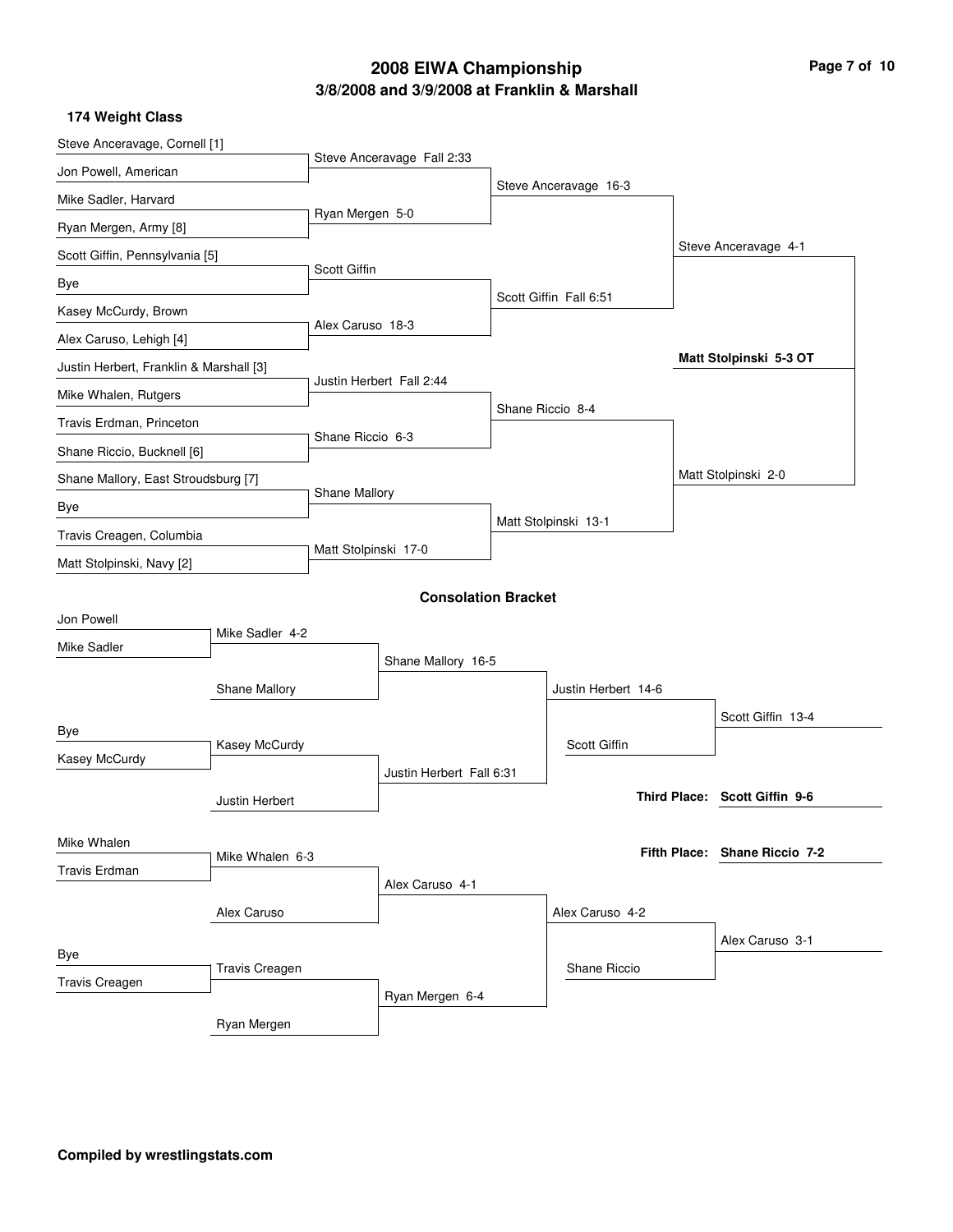### **3/8/2008 and 3/9/2008 at Franklin & Marshall 2008 EIWA Championship Page 8 of 10**

| <b>184 Weight Class</b>           |                              |                      |                            |                |                       |  |                                  |
|-----------------------------------|------------------------------|----------------------|----------------------------|----------------|-----------------------|--|----------------------------------|
| Scott Ferguson, Army [1]          |                              |                      |                            |                |                       |  |                                  |
| Fred Rowsey, Harvard              |                              | Scott Ferguson 7-4   |                            |                |                       |  |                                  |
| Tony Salerno, Princeton           |                              |                      |                            |                | Scott Ferguson 10-7   |  |                                  |
| Keith Dobish, Rutgers [8]         |                              | Keith Dobish 6-1     |                            |                |                       |  |                                  |
| Ken Caldwell, Navy [5]            |                              |                      |                            |                |                       |  | Scott Ferguson 8-4               |
| Bye                               |                              | Ken Caldwell         |                            |                |                       |  |                                  |
| Brooks Keefer, American           |                              |                      |                            |                | Matt Gevelinger 4-0   |  |                                  |
| Matt Gevelinger, Brown [4]        |                              | Matt Gevelinger 10-3 |                            |                |                       |  |                                  |
| Josh Arnone, Cornell [3]          |                              |                      |                            |                |                       |  | Lior Zamir 4-2                   |
| Dan Canfield, Franklin & Marshall |                              |                      | Josh Arnone Fall 2:56      |                |                       |  |                                  |
| Bye                               |                              |                      |                            |                | Josh Arnone Fall 2:23 |  |                                  |
| Matt Porter, Columbia [6]         |                              | <b>Matt Porter</b>   |                            |                |                       |  |                                  |
|                                   | David Thompson, Bucknell [7] |                      |                            |                |                       |  | Lior Zamir DFT 4:07              |
| Bye                               |                              | David Thompson       |                            |                |                       |  |                                  |
| Manuel Schubert, Lehigh           |                              |                      |                            | Lior Zamir 9-5 |                       |  |                                  |
| Lior Zamir, Pennsylvania [2]      |                              | Lior Zamir 6-3       |                            |                |                       |  |                                  |
|                                   |                              |                      | <b>Consolation Bracket</b> |                |                       |  |                                  |
| Fred Rowsey                       |                              |                      |                            |                |                       |  |                                  |
| Tony Salerno                      | Fred Rowsey 10-8             |                      |                            |                |                       |  |                                  |
|                                   |                              |                      | David Thompson Fall 2:37   |                |                       |  |                                  |
|                                   | David Thompson               |                      |                            |                | Matt Porter 5-3       |  |                                  |
| Bye                               |                              |                      |                            |                |                       |  | Matt Gevelinger 10-2             |
| <b>Brooks Keefer</b>              | <b>Brooks Keefer</b>         |                      |                            |                | Matt Gevelinger       |  |                                  |
|                                   |                              |                      | Matt Porter 11-3           |                |                       |  |                                  |
|                                   | <b>Matt Porter</b>           |                      |                            |                |                       |  | Third Place: Matt Gevelinger 8-2 |
| Dan Canfield                      |                              |                      |                            |                |                       |  |                                  |
| Dan Canfield<br>Bye               |                              |                      |                            |                |                       |  | Fifth Place: Matt Porter Ded FFT |
|                                   |                              |                      | Ken Caldwell 3-1           |                |                       |  |                                  |
|                                   | Ken Caldwell                 |                      |                            |                | Manuel Schubert 3-2   |  |                                  |
| Bye                               |                              |                      |                            |                |                       |  | Manuel Schubert Med FFT          |
| <b>Manuel Schubert</b>            | Manuel Schubert              |                      |                            |                | Josh Arnone           |  |                                  |
|                                   |                              |                      | Manuel Schubert 4-1 TB     |                |                       |  |                                  |
|                                   | Keith Dobish                 |                      |                            |                |                       |  |                                  |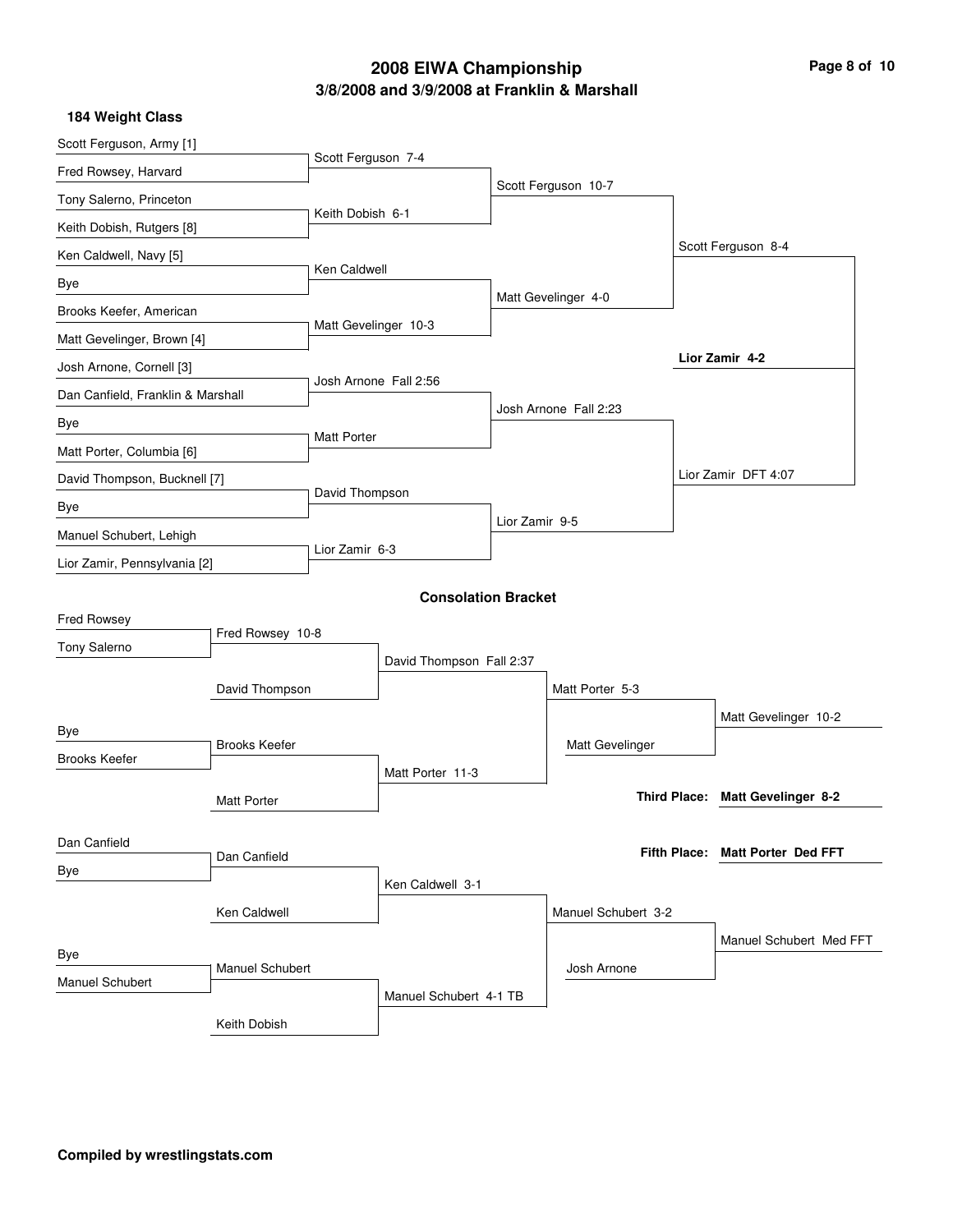### **3/8/2008 and 3/9/2008 at Franklin & Marshall 2008 EIWA Championship Page 9 of 10**

| Josh Glenn, American [1]            |                     |                         |                            |                    |                         |  |                                 |
|-------------------------------------|---------------------|-------------------------|----------------------------|--------------------|-------------------------|--|---------------------------------|
| Bye                                 |                     | Josh Glenn              |                            |                    |                         |  |                                 |
| Billy Colgan, Harvard               |                     |                         |                            | Josh Glenn 15-2    |                         |  |                                 |
| Matt Parsons, Navy [8]              |                     | Matt Parsons 10-4       |                            |                    |                         |  |                                 |
| Richard Starks, Army [5]            |                     |                         |                            |                    |                         |  | Josh Glenn Fall 1:50            |
| Bye                                 |                     | <b>Richard Starks</b>   |                            |                    |                         |  |                                 |
| Jay Hahn, Bucknell                  |                     |                         |                            | Thomas Shovlin 3-2 |                         |  |                                 |
| Thomas Shovlin, Pennsylvania [4]    |                     | Thomas Shovlin 16-6     |                            |                    |                         |  |                                 |
| Nick Sommerfield, Columbia [3]      |                     |                         |                            |                    |                         |  | Josh Glenn 10-1                 |
| Brad Stearns, Brown                 |                     | Nick Sommerfield 8-3    |                            |                    |                         |  |                                 |
| Bye                                 |                     |                         |                            |                    | Lamar Brown 5-2         |  |                                 |
| Lamar Brown, Rutgers [6]            |                     | Lamar Brown             |                            |                    |                         |  |                                 |
| Dave Williams, East Stroudsburg [7] |                     |                         |                            |                    |                         |  | Lamar Brown 3-1 OT              |
| Alex Iacocca, Lehigh                |                     | Dave Williams 8-7 TB    |                            |                    |                         |  |                                 |
| Zackary Morse, Princeton            |                     | Justin Kerber 4-2       |                            | Justin Kerber 20-4 |                         |  |                                 |
| Justin Kerber, Cornell [2]          |                     |                         |                            |                    |                         |  |                                 |
|                                     |                     |                         | <b>Consolation Bracket</b> |                    |                         |  |                                 |
| Bye                                 |                     |                         |                            |                    |                         |  |                                 |
| <b>Billy Colgan</b>                 | <b>Billy Colgan</b> |                         |                            |                    |                         |  |                                 |
|                                     |                     | Dave Williams Fall 1:47 |                            |                    |                         |  |                                 |
|                                     | Dave Williams       |                         |                            |                    | Dave Williams Fall 5:08 |  |                                 |
| Bye                                 |                     |                         |                            |                    |                         |  | Thomas Shovlin 10-2             |
| Jay Hahn                            | Jay Hahn            |                         |                            |                    | <b>Thomas Shovlin</b>   |  |                                 |
|                                     |                     |                         | Nick Sommerfield 9-5       |                    |                         |  | Third Place: Thomas Shovlin 6-4 |
|                                     | Nick Sommerfield    |                         |                            |                    |                         |  |                                 |
| <b>Brad Stearns</b>                 |                     |                         |                            |                    |                         |  | Fifth Place: Justin Kerber 9-8  |
| Bye                                 | <b>Brad Stearns</b> |                         |                            |                    |                         |  |                                 |
|                                     |                     |                         | Richard Starks 11-0        |                    |                         |  |                                 |
| <b>Richard Starks</b>               |                     |                         |                            |                    | Richard Starks 4-0      |  |                                 |
| Alex lacocca                        |                     |                         |                            |                    |                         |  | <b>Richard Starks 4-2</b>       |
| Zackary Morse                       | Alex lacocca 8-3    |                         |                            |                    | Justin Kerber           |  |                                 |
|                                     |                     |                         | Matt Parsons 8-4           |                    |                         |  |                                 |
|                                     | <b>Matt Parsons</b> |                         |                            |                    |                         |  |                                 |